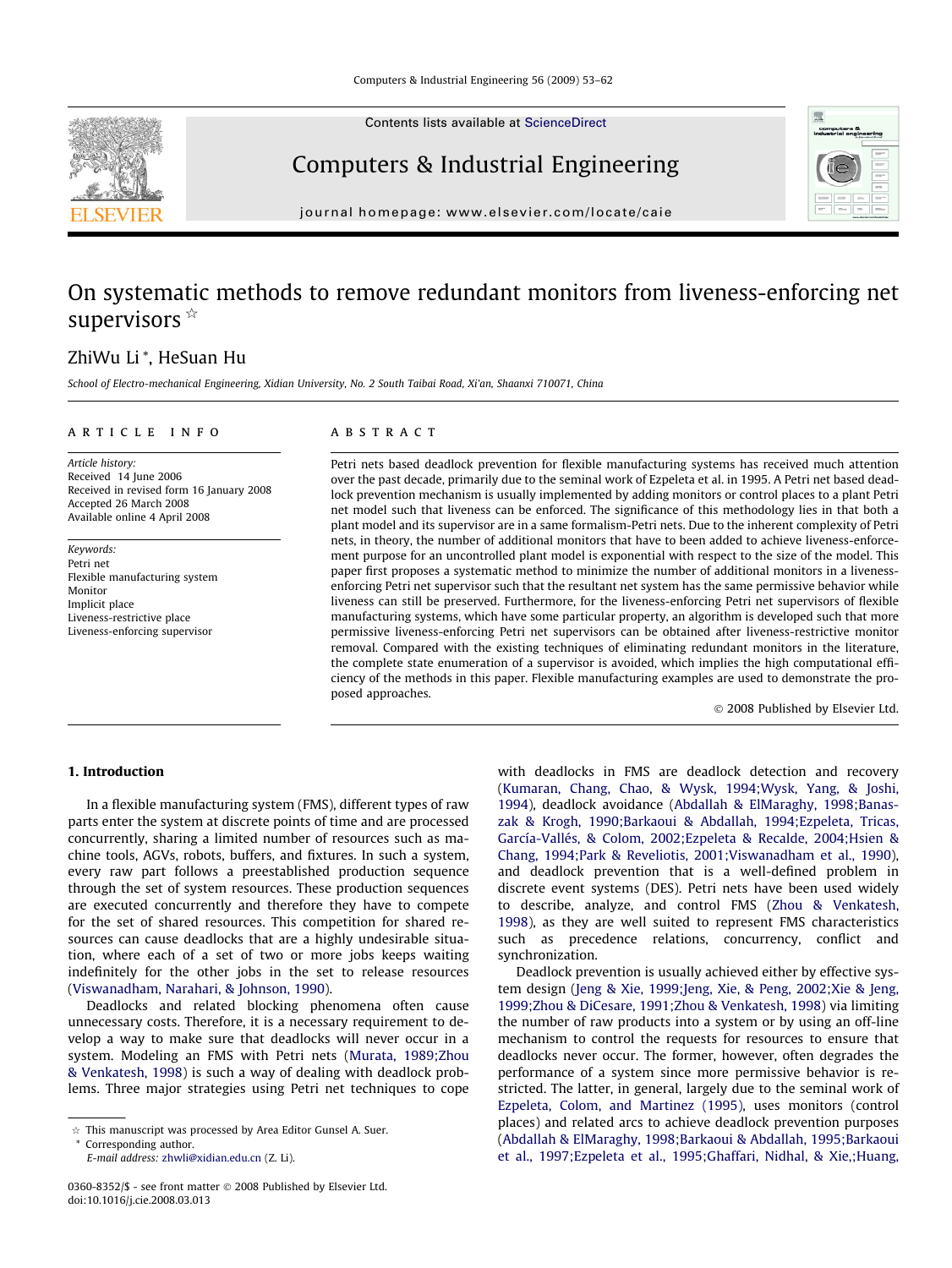[Jeng, Xie, & Chung, 2001;Huang, Jeng, Xie, & Chung, 2006;Iordache,](#page--1-0) [Moody, & Antsaklis, 2002;Li & Zhou, 2004;Li & Zhou, 2006;Li &](#page--1-0) [Zhou, 2008;Tricas, Valles, Colom, & Ezpeleta, 1998;Uzam,](#page--1-0) [2002;Xing, Hu, & Chen, 1996](#page--1-0)). The work of [Ezpeleta et al. \(1995\)](#page--1-0) is usually considered to be the first using structure theory of Petri nets to design monitor-based liveness-enforcing Petri net supervisors for FMS. [Ezpeleta et al. \(1995\)](#page--1-0) defined a subclass of ordinary and conservative Petri nets called Systems of Simple Sequential Processes with Resources ( $S^3$ PR) and required the target Petri net to be in that subclass. A monitor is added for every strict minimal siphon such that liveness can be enforced. However, too many monitors and arcs have to be added, leading to a much more complex Petri net supervisor than the originally built Petri net model. This is not surprising since the number of siphons that need to be controlled grows quickly and in the worse case is exponential with respect to the size of a plant net model ([Ezpeleta, Couvreur,](#page--1-0) [& Silva, 1993;Lautenbach, 1987](#page--1-0)). Furthermore, the behavior of the system is much restrictive. This particular research is motivated by the urgent need to explore an effective and computationally efficient way that systematically eliminates redundant monitors such that the structural complexity of the livenessenforcing Petri net supervisors computed by the existing deadlock prevention policies in the literature can be reduced while liveness is preserved.

The importance of designing structurally simple Petri net supervisors for FMS is well recognized in recent years [\(Li &](#page--1-0) [Zhou, 2004;Li & Zhou, 2008;Li, Hu, & Wang, 2007](#page--1-0)). [Uzam, Li,](#page--1-0) [and Zhou \(2007\)](#page--1-0) proposed a methodology to identify and eliminate redundant control places in a Petri net supervisor of an FMS. Generally speaking, it can minimize the number of additional monitors in a supervisor. However, it suffers from much computational cost since generating the reachability set of markings of a system is the first step of the methodology. Traditional ''explicit" algorithms that explore the reachability graph of a Petri net require memory and time at least proportional to the number of reachable markings, thus they are applicable only to fairly small systems. In practice, we are limited to hoping that a plant net model is not only small-sized, but also with small initial markings such that its reachability set is small enough to fit in the memory of our computers. Such a brute-force approach makes nevertheless sense, but, from both practical and theoretical points of view, research efforts should be directed at finding more efficient redundant monitor removal algorithms that avoid to generate and store the reachability set.

Fortunately, there is an established tool inside Petri net theory, which can be used to remove redundant monitors from a liveness-enforcing Petri net supervisor. It is implicit places [\(Gar](#page--1-0)[cia-Vallés & Colom, 1999;Recalde, Teruel, & Silva, 1997](#page--1-0)). Implicit places are a kind of places with the property that their addition to or removal from a net system does not change its behavior, i.e., an implicit place is an redundancy. This paper first utilizes this tool to develop a method to remove implicit monitors in a liveness-enforcing Petri net supervisor. Then, motivated by the observation that some monitors' removal can lead to more permissive behavior as well as liveness preservation, $1$  we also propose an algorithm to eliminate them from liveness-enforcing net supervisors. This algorithm can also eliminate implicit places that cannot be removed by the first proposed method. It is done by using a mixed integer programming based approach that is well established by [Chu and Xie \(1997\)](#page--1-0).

The remainder of the paper is organized as follows. Basics of Petri nets and the concept of implicit places are briefly reviewed in Section 2. Section [3](#page--1-0) develops a method to systematically remove the redundant (implicit) monitors from a liveness-enforcing Petri net supervisor. In Section [4](#page--1-0), we propose an algorithm that can eliminate implicit and liveness-restrictive monitors whose removal may lead to a more permissive supervisor with liveness preservation. FMS examples are used to demonstrate the proposed methods throughout Section [4](#page--1-0). Some interesting problems are discussed in Section [5](#page--1-0) that is mainly concerned with the size of structurally optimal liveness-enforcing supervisors and the computational complexity of the proposed algorithms. Finally, Section [6](#page--1-0) concludes this paper.

#### 2. Preliminaries

#### 2.1. Basics of Petri nets

A (general) Petri net [\(Murata, 1989;Zhou & Venkatesh, 1998\)](#page--1-0) N is a 4-tuple  $(P, T, F, W)$  where P and T are finite, nonempty, and disjoint sets.  $P$  is the set of places and  $T$  is the set of transitions with  $P \cup T \neq \emptyset$  and  $P \cap T = \emptyset$ .  $F \subseteq (P \times T) \cup (T \times P)$  is called flow relation of the net, represented by arcs with arrows from places to transitions or from transitions to places.  $W : F \to \mathbf{N}^+$  is a mapping that assigns a weight to an arc, where  $N^+ = \{1, 2, \dots\}$ .  $N = (P, T, F, W)$  is called an ordinary net, denoted as  $N = (P, T, F)$ , if  $\forall f \in F$ ,  $W(f) = 1$ . A marking  $M$  of  $N$  is a mapping from  $P$  to **IN**, where IN =  $\{0, 1, 2, \dots\}$ . A net is self-loop free iff  $\exists x, y \in P \cup T, f(x, y) \in$  $F \wedge f(y,x) \in F$ . The pre-incidence matrix Pre:  $P \times T \to \mathbb{IN}$  of N is  $Pre(p, t) = W(p, t)$ . The post-incidence matrix Post:  $P \times T \rightarrow \mathbb{N}$  of N is  $Post(p, t) = W(t, p)$ . A self-loop free Petri net  $N = (P, T, F, W)$ can be alternatively represented by its flow matrix or incidence matrix [N], where [N] is a  $|P| \times |T|$  integer matrix with  $[N](p, t) =$  $Post(p, t) - Pre(p, t)$ . Let A be any one of [N], Pre, and Post.  $A(\alpha, \beta)$ is used to denote the sub-matrix of A corresponding to rows of places in  $\alpha \subset P$  and columns of transitions in  $\beta \subset T$ .

Let  $N = (P, T, F, W)$  be a net. The preset of a node  $x \in P \cup T$  is defined as  $\mathbf{x} = \{y \in P \cup T | (y, x) \in F\}$ . While the postset of a node  $x \in P \cup T$  is defined as  $x^{\bullet} = \{ y \in P \cup T | (x, y) \in F \}$ . This notation can be extended to a set of nodes as follows: Given  $X \subset P \cup T$ ,  $X =$  $\bigcup_{x\in X}$  (\*x), and  $X^{\bullet} = \bigcup_{x\in X}(x^{\bullet})$ .  $M(p)$  indicates the number of tokens contained in place p. p is marked by M iff  $M(p) > 0$ . A subset  $D \subseteq P$  is marked by M iff at least one place in D is marked by M. The sum of tokens in all places in  $D$  is denoted by  $M(D)$  where  $M(D) = \sum_{p \in D} M(p)$ .

A transition  $t \in T$  is enabled at a marking M iff  $\forall p \in \mathcal{I}$ ,  $M(p) \geq W(p,t)$ ; this fact is denoted as  $M(t)$ ; when fired in a usual way, this gives a new marking  $M'$  such that  $\forall p \in P$ ,  $M'(p) = M(p) - W(p, t) + W(t, p)$ ; it is denoted as  $M(t)M'$ . Marking  $M'$  is said to be reachable from  $M$  if there exists a sequence of transitions  $\sigma = t_0t_1 \cdots t_n$  and markings  $M_1, M_2, \cdots$ , and  $M_n$ such that  $M[t_0/M_1[t_1/M_2 \cdots M_n[t_n)/M']$  holds. The set of markings reachable from  $M$  in  $N$  is denoted as  $R(N, M)$ . The set of all the occurrence sequences, or language, from  $M$  is denoted by  $L(N, M)$ .

A transition  $t \in T$  is live under  $M_0$  iff  $\forall M \in R(N, M_0)$ ,  $\exists M' \in R(N, M)$ ,  $M'[t]$ . N is dead under  $M_0$  iff  $\nexists t \in T$ ,  $M_0[t]$  holds.  $(N, M_0)$  is deadlock-free iff  $\forall M \in R(N, M_0)$ ,  $\exists t \in T$ ,  $M[t\$  holds.  $(N, M_0)$  is live iff  $\forall t \in T$ , t is live under  $M_0$ .  $(N, M_0)$  is bounded iff  $\exists k \in \mathbb{IN}, \forall M \in R(N, M_0), \forall p \in P, M(p) \leq k \text{ holds.}$ 

A P-vector is a column vector  $I: P \rightarrow Z$  indexed by P and a T-vector is a column vector  $J : T \rightarrow Z$  indexed by T, where Z is the set of integers.  $I<sup>T</sup>$  and  $[N]$ <sup>T</sup> are the transposed versions of a vector I and matrix  $[N]$ , respectively. P-vector *I* is a *P*-invariant (place invariant) iff  $I \neq 0$  and  $I^T[N] = 0^T$ .

 $1$  A monitor with this property is called a liveness-restrictive place that is defined in Section [4](#page--1-0).